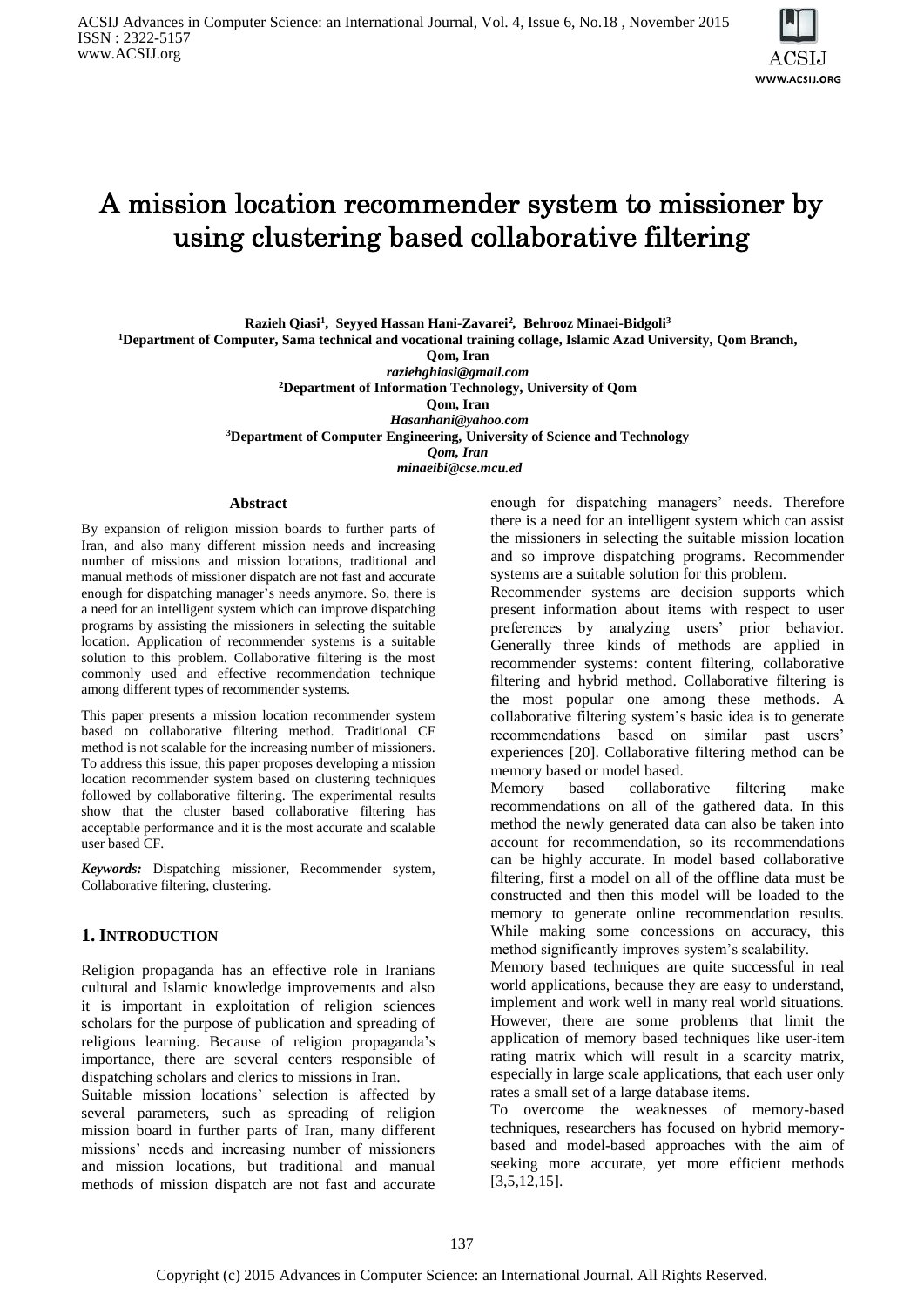

This paper proposes a hybrid memory and model based approach for building a mission location recommender system. This approach uses clustering techniques to identify the communities of similar missioners based on their rating data and uses these communities as a mechanism to make the recommendations.

Our efforts in this paper are aimed towards applying existing recommendation methods in propaganda domain, which is a new domain of issues. So, we are not going to propose a new method in recommendation systems.

The rest of this paper is consisted of the following sections. Section 2 summarizes the related works. The research methodology used in this study is reported in sections 3. Evaluation metrics used in this study are discussed in section4. Section 5 presents empirical results. Finally, Section 6 summarizes our conclusions of this work and suggests future research directions.

# **2. RELATED WORK**

In case of having user clusters, traditional CF algorithms can be operated on the clusters instead of the whole user-item matrix. By reducing the dimensions of useritem rating matrix and therefore avoiding the data sparsely problem, this approach can provide better recommendation results in terms of accuracy and can improve the online performance of CF algorithms. So far, many researchers have used clustering to improve the scalability and sparsely problem. In the following, we'll describe more some of these researches.

A. Kohrs et al. [1] presents a novel algorithm for collaborative filtering based on hierarchical clustering which tries to balance robustness and accuracy of predictions and experimentally show that it is especially efficient in dealing with *bootstrapping* and *new user* situations.

S.H.S. Chee et al. [18] developed an efficient collaborative filtering method called RecTree that applies clustering techniques which create cohesive cliques economically. RecTree achieves better scale-up in comparison to other memory based collaborative filters by seeking advisors only within a clique rather than the entire database.

Sarwar et al. [3] presented a clustering-based algorithm that is suitable for a large data set.

Bridge et al. [4] generalized an existing clustering technique and applied it to a collaborative recommender's dataset to reduce cardinality and sparsely. They systematically tested several variations, by exploring the value of partitioning and grouping the data.

In Kelleher et al. [11] a collaborative recommender is presented that uses a user-based model to predict user ratings for specified items. The model comprises summary rating information derived from a hierarchical clustering of the users. They compare their algorithm with several others and show that its accuracy is good and its coverage is maximal. They also showed that the proposed algorithm is very efficient. prediction time in this method grows independently of the number of ratings and items and only grows logarithmically with respect to the number of users.

Xue et al. [8] presented a novel approach that combines the advantages of memory based collaborative filtering and model based collaborative filtering approaches by introducing a smoothing-based method. In this approach, clusters generated from the training data provide the basis for data smoothing and neighborhood selection. As a result, they provide higher accuracy as well as increased efficiency in recommendations. Their empirical studies on EachMovie and MovieLens datasets shows that the proposed approach consistently outperforms other user based traditional collaborative filtering algorithms.

Rashid, A.M. et al. [2] proposed ClustKnn, a simple and intuitive algorithm that is well suited for large data sets. First, by building a straightforward but efficient clustering model, this method tremendously compresses data. Recommendations are then generated quickly by using a simple Nearest Neighbor-based approach. The feasibility of ClustKnn has been demonstrated both analytically and empirically. They have done a comparison with a number of other popular CF algorithms which shows that apart from being highly scalable and intuitive ClustKnn provides very good recommender accuracy as well.

Mittal et al. [14] proposed a framework based on data partitioning/clustering algorithm application on ratings dataset followed by collaborative filtering for developing a movie recommender system. This system reduces the computation time considerably and increases prediction accuracy.

# **3. METHODOLOGY**

This section provides details of the purposed method for constructing mission location recommender system. This method has two phases: offline phase (user clustering) and online phase (generation of prediction and recommendation).

# 3.1 User Clustering

User clustering techniques work by identifying groups of users who appear to have similar ratings (see Fig.1). Once the clusters are created, predictions for a target user can be made by averaging the opinions of the other users in that cluster. There are many algorithms that can be used to create clusters. In this paper, a *TwoStep* algorithm is selected.

*TwoStep* Clustering is a two-step clustering method. The first step compresses the raw input data into a manageable set of sub-clusters by making a single pass through the data. The second step uses a hierarchical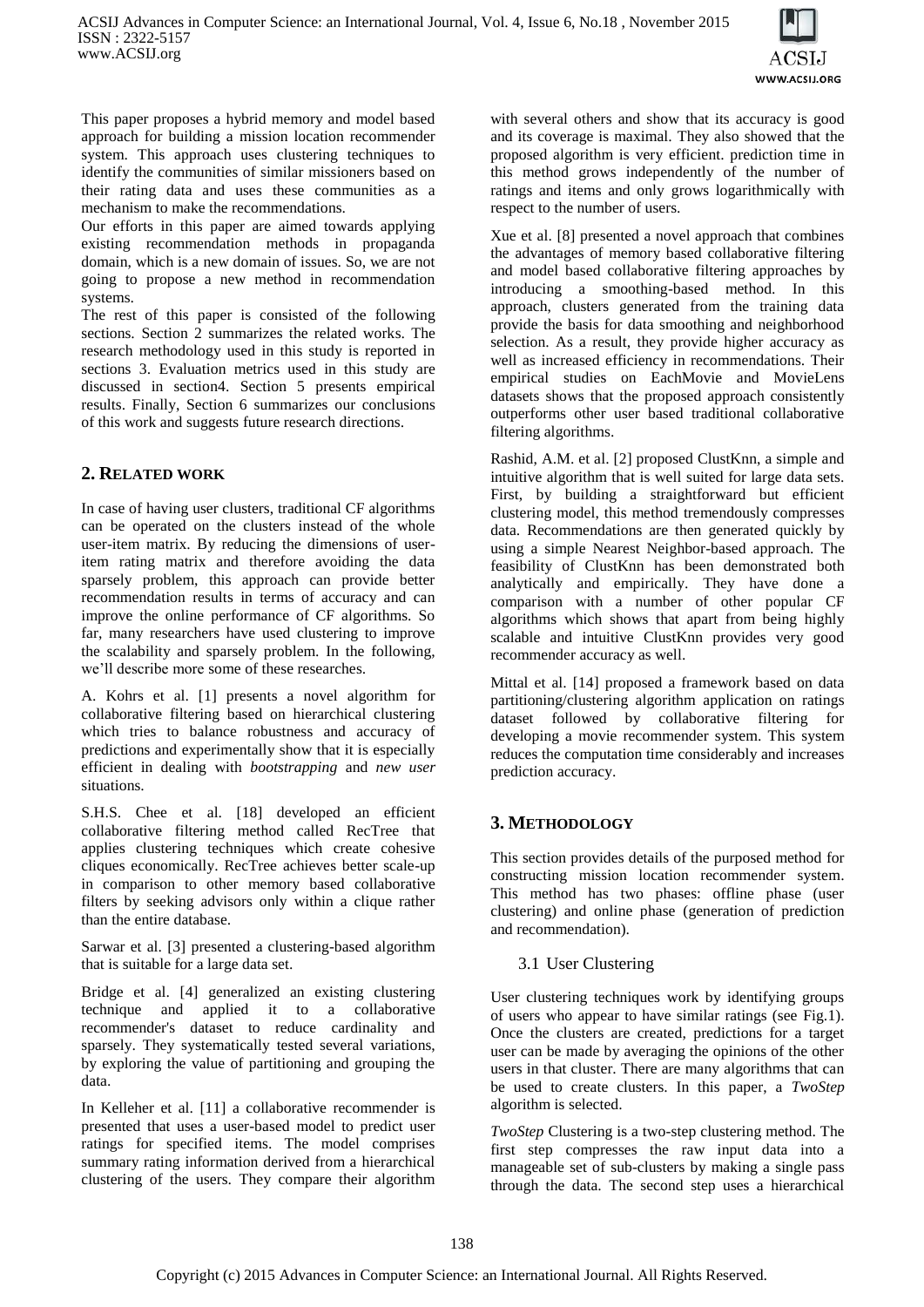

clustering method to progressively merge the subclusters into larger and larger clusters, without requiring another pass through the data. Hierarchical clustering does not require the number of to-be-selected-clusters ahead of time.



Fig. 1: User Clustering

This method uses a log -likelihood distance measure, to accommodate both symbolic and range fields. It is a probability-based distance. The distance between two clusters is related to the decrease in log-likelihood as they are combined into one cluster. We have assumed log-likelihood normal distributions for range fields and multinomial distributions for symbolic fields in our calculations. It is also assumed that the fields are independent of each other and so are the records. The distance between clusters i and j is defined as:

$$
d(i,j) = \xi + \xi_j - \xi_{i,j},\tag{1}
$$

Where

$$
\xi_u = -N_u \left( \sum_{k=1}^{k} \frac{1}{2} \log(\hat{\sigma}_k^2 + \hat{\sigma}_{uk}^2) + \sum_{k=1}^{k} \hat{E}_{uk} \right) \tag{2}
$$

and

$$
\hat{E}_{uk} = -\sum_{l=1}^{L_k} \frac{N_{ukl}}{N_u} \log \frac{N_{ukl}}{N_u} \tag{3}
$$

In the above equations,  $k^A$  is the number of range type input fields,  $k^B$  is the number of symbolic type input fields,  $L_k$  is the number of categories for the kth symbolic field,  $N_{\rm u}$  is the number of records in cluster u,  $N<sub>ukl</sub>$  is the number of records in cluster u which belongs to the lth category of the kth symbolic field,  $\hat{\sigma}_{k}^{2}$  is the estimated variance of the kth continuous variable for all records,  $\hat{\sigma}_{uk}^2$  is the estimated variance of the kth continuous variable for records in the vth cluster, and  $\langle i, j \rangle$  is an index representing the cluster formed by combining clusters i and j.

If we ignore  $\hat{\sigma}_k^2$  in the equations for  $\xi_u$ , the distance between clusters i and j would be exactly the decrease in log-likelihood when the two clusters are combined. The  $\hat{\sigma}_k^2$  term is added to solve the problem caused by  $\hat{\sigma}_{uk}^2$  = 0, which results in natural logarithm being undefined. (This would occur, for example, when a cluster has only one case)[19].

#### 3.2 Generation of Prediction and Recommendation

The main task of rating prediction is finding nearest neighbors for active users. Finding the nearest neighbors requires computing the similarity between users. Therefore, this section includes these three main steps: similarity computation, neighborhood selection and the processes involved in rating prediction.

## *3.2.1 Similarity Computation*

The notion of similarity is used to identify users that have common "preferences". As mentioned above, traditional memory based collaborative filtering searches the whole ratings database to find the most similar users. Whereas in the method used in this paper, similarity of active user is computed by the members of the cluster which it blongs to. Therefore, execution time is reduced and scalability and sparsely problems are resolved too.

There are several methods to measure similarity among which Pearson's correlation and cosine vector similarity are widely used in collaborative filtering [6,7].

• Pearson correlation coefficient (PC): This metric measures the degree of association between ratings' patterns using a value between -1 and +1. A positive value is the evidence of a general trend where high ratings of user U are associated with high ratings of V and low ratings of U tend to be associated with low ratings of V (a negative value for the correlation implies the inverse of this association). PC can be computed by:

$$
PC(u,v) = \frac{\sum_i (r_{ui} - \overline{r_i})(r_{vi} - \overline{r_i})}{\sqrt{\sum_i (r_{ui} - \overline{r_i})^2} \sqrt{\sum_i (r_{vi} - \overline{r_v})^2}}
$$
(4)

Here  $r_{u,i}$  ( $r_{v,i}$ ) denotes the rating of user u (v) on item i,  $\overline{r}_i$  is the average rating of the i-th item.

 Cosine measure: This metric defines the similarity between two users as the cosine of the angle between the rating vectors, with values between 0 and 1. A larger value means a higher similarity for the ratings (the two vectors are closer). The cosine similarity of users U and V is defined as:

$$
Cosine(u, v) = \frac{\sum_{i} r_{ui} r_{vi}}{\sqrt{\sum_{i} r_{ui}^{2}} \sqrt{\sum_{i} r_{vi}^{2}}}
$$
(5)

#### *3.2.2 Neighborhood Selection*

The next stage is selection of the neighbors who will serve as recommenders. Here, the entire cluster that user belongs to, can be selected as user's neighborhood. For a fair comparison we have recorded the number of neighbors used for prediction computation for each user and forced our basic CF algorithm to use same number of neighbors for prediction generation. Selection of the neighbors is normally done in two steps [9,17]: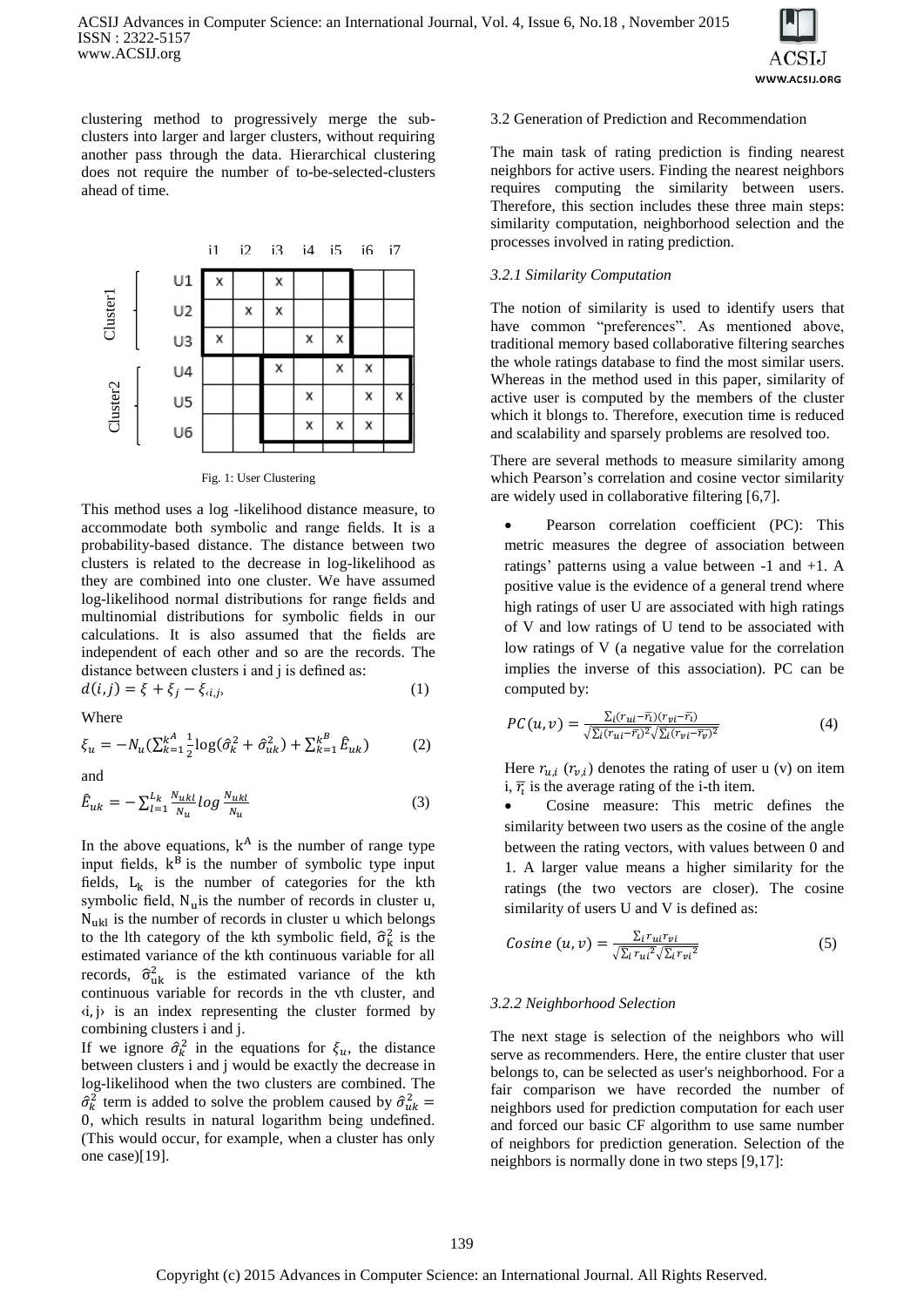

 Threshold-based selection, in which the users whose similarity exceeds a certain threshold value are considered as neighbors of the target user.

 The top-n technique, in which n-best neighbors are selected; n's value is given ahead.

## *3.2.3 Prediction Rating*

When a subset of the nearest neighbors of the active user are selected, predictions are generated based on a weighted aggregate of their ratings. Most used aggregating functions are weighted sum and simple weighted average. To make the prediction for the active user *u* on an item *i*, weighted sum is computed using all the ratings of the neighbors on that item by the following formula:

$$
Pr_{u,i} = \overline{r_u} + \frac{\sum_{k \in K} Sim(u,k)(r_{ki} - \overline{r_k})}{\sum_{k \in K} |\text{sim}(u,k)|}
$$
(6)

# **4. EVALUATION**

Evaluation is one of the key aspects in recommender systems. There has been considerable research in the area of recommender system's evaluation focused on accuracy and performance [6,10]. These researches introduce several metrics for assessing the accuracy of collaborative filtering methods [13]. These metrics are divided into two main categories: statistical accuracy metrics and decision-support accuracy metrics.

Statistical accuracy metrics: Statistical accuracy metrics evaluate the accuracy of a prediction algorithm by comparing the numerical deviation of the predicted ratings from the respective actual user ratings. Some of the frequently used metrics are mean absolute error (MAE), root mean squared error (RMSE).

Mean absolute error (MAE) is a quantity used to measure how close predicted ratings are to the actual rating as shown in (Eq.7). Root mean squared error (RMSE) amplifies the contributions of the absolute errors between the predictions and the true values as shown in Eq. (8).

$$
MAE = \frac{\sum_{u,i} |P r_{u,i} - r_{u,i}|}{H \cdot L} \tag{7}
$$

$$
RMSE = \sqrt{\frac{\sum_{u,i}(Pr_{u,i} - r_{u,i})^2}{U * I}}
$$
(8)

Where number of users, number of items, predicted rating and true rating are represented by U, I,  $Pr_{u,i}$  &  $r_{u,i}$ . As lower as the MAE or RMSE becomes, the more accurate the predictions would be, thus formulating better recommendations will be possible.

Decision-support accuracy metrics: Decision-support accuracy metrics evaluate how effectively predictions help a user to select high-quality items. Some of the frequently used metrics are recall, precision and F-Measure.

The Precision metric measures the share of successful recommendations from the total number of computed recommendations (Eq. 9), while the Recall metric is the ratio of the number of ratings correctly predicted over the total test data (Eq.10).

$$
Precision = \frac{TP}{TP + FP}
$$
 (9)

$$
Recall = \frac{TP}{TP + FN} \tag{10}
$$

Here, TP is an interesting item that is recommended to the user, FN is an interesting item that is not recommended to the user and FP is an uninteresting item that is recommended to the user.

There are some drawbacks with using only two metrics of recall and precision. For example, with increasing the size of recommendation list, recall will increment, while precision will decrement. The F-measure has been used to alleviate these problems through applying the harmonic average of precision and recall which is defined as follows:

$$
F-Measure = \frac{2*Precision*Recall}{Precision+Recall}
$$
 (11)

# **5. EXPERIMENTAL RESULT**

## 5.1 Dataset

The data for this study is drawn from a dataset of Islamic center in Iran. In order to construct missioner rate matrix, we used the overall dispatch of a missioner to a specific location as the rate of missioner for that location. All ratings are integer values between one as the lowest value and twenty two as the highest value. Also, this data includes all missioners who dispatch at least one location. Therefore, 11850 ratings is accessible for 31 locations (31 state of Iran) and 8030 missioners. The sparsely (percentage of zero values in the missioner-location matrix) is 95.24%.

## 5.2 Experimental Procedure

The first stage in this study is creation of user clusters. But before that, in order to improve the quality of clustering, missioner-location matrix is normalized by using Gaussian normalization. In this method, the normalized rating for item *i* by user  $u, \hat{r}_{u,i}$  is computed as follows [16]:

$$
\hat{r}_{u,i} = \frac{r_{u,i} - \overline{r_u}}{\sqrt{\sum_i (r_{u,i} - \overline{r_u})^2}}\tag{12}
$$

Where  $r_{u,i}$  stands for the rating of item i by user u, and  $\bar{r}_u$  stands for the average rating for user u.

Then missioners have been partitioned into 18 clusters by using *TwoStep* method and based on missioner rate data. Figure2 shows distribution of cluster proportion for *TwoStep* Clustering.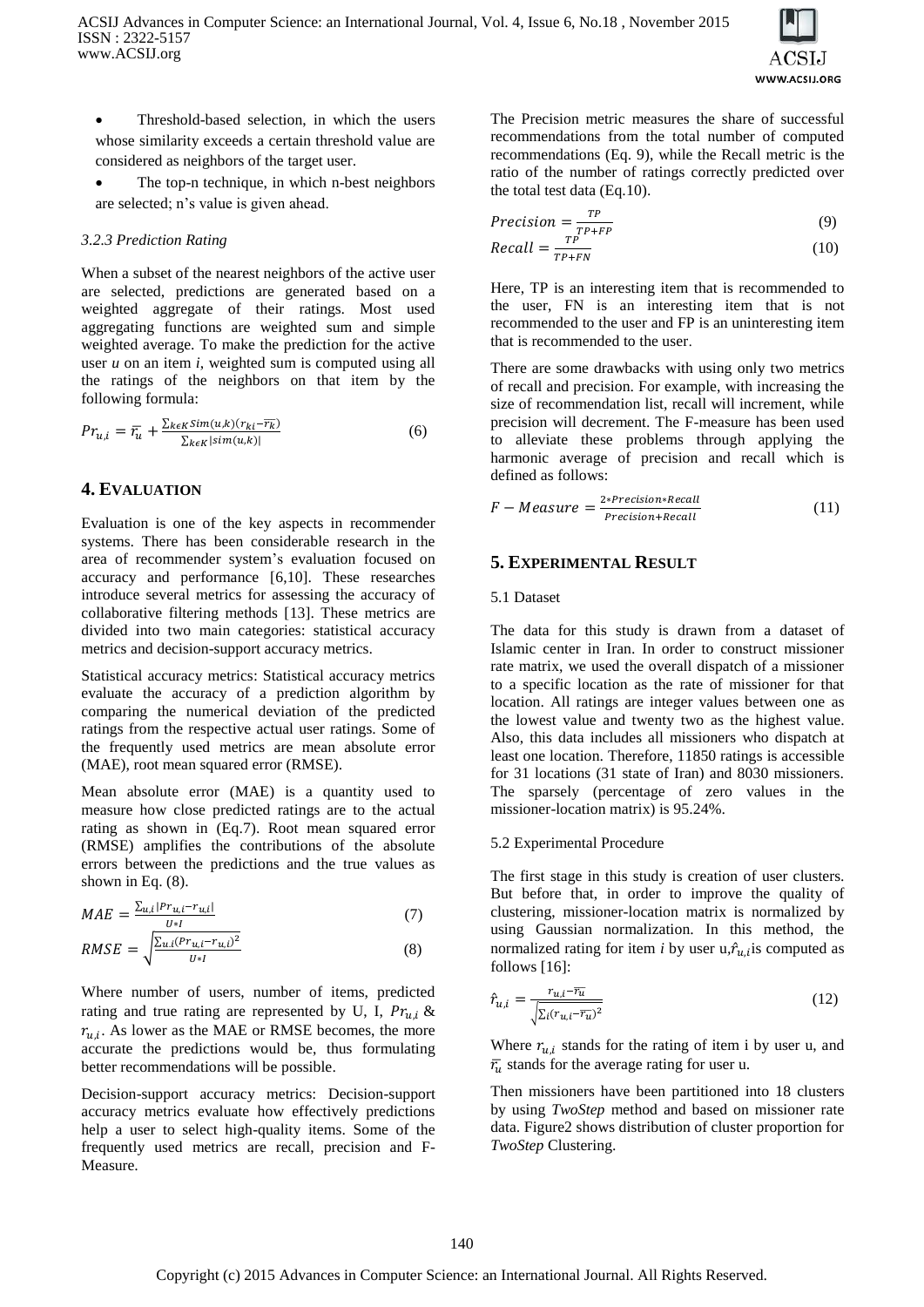



Fig.2: Distribution of cluster proportion for *TwoStep* Clustering.

As Fig. 2 shows, the *TwoStep* model tends to keep the size of different clusters balanced, which will create a better interpretation, capturing wider variations in the missioner's behavior.

In order to simplify the interpretation of the clusters, distribution of mission location in clusters' diagram is also shown in figure 3. As Fig. 3 shows, each cluster includes a location that has been requested and dispatched more than other locations. For example, in cluster1, many missioners dispatched to Gilan.

In the next phase, to conduct prediction and create recommendation, firstly the data set splits into two training and testing sets. We have chosen randomly 1606 missioners (20%) as the test set and the rest of the missioners as the training set (80%). Finally, with respect to the presented methodology in section 3, the recommender system is generated and the suitable mission location is recommended to the missioner.



Fig. 3: Distribution of mission location in clusters.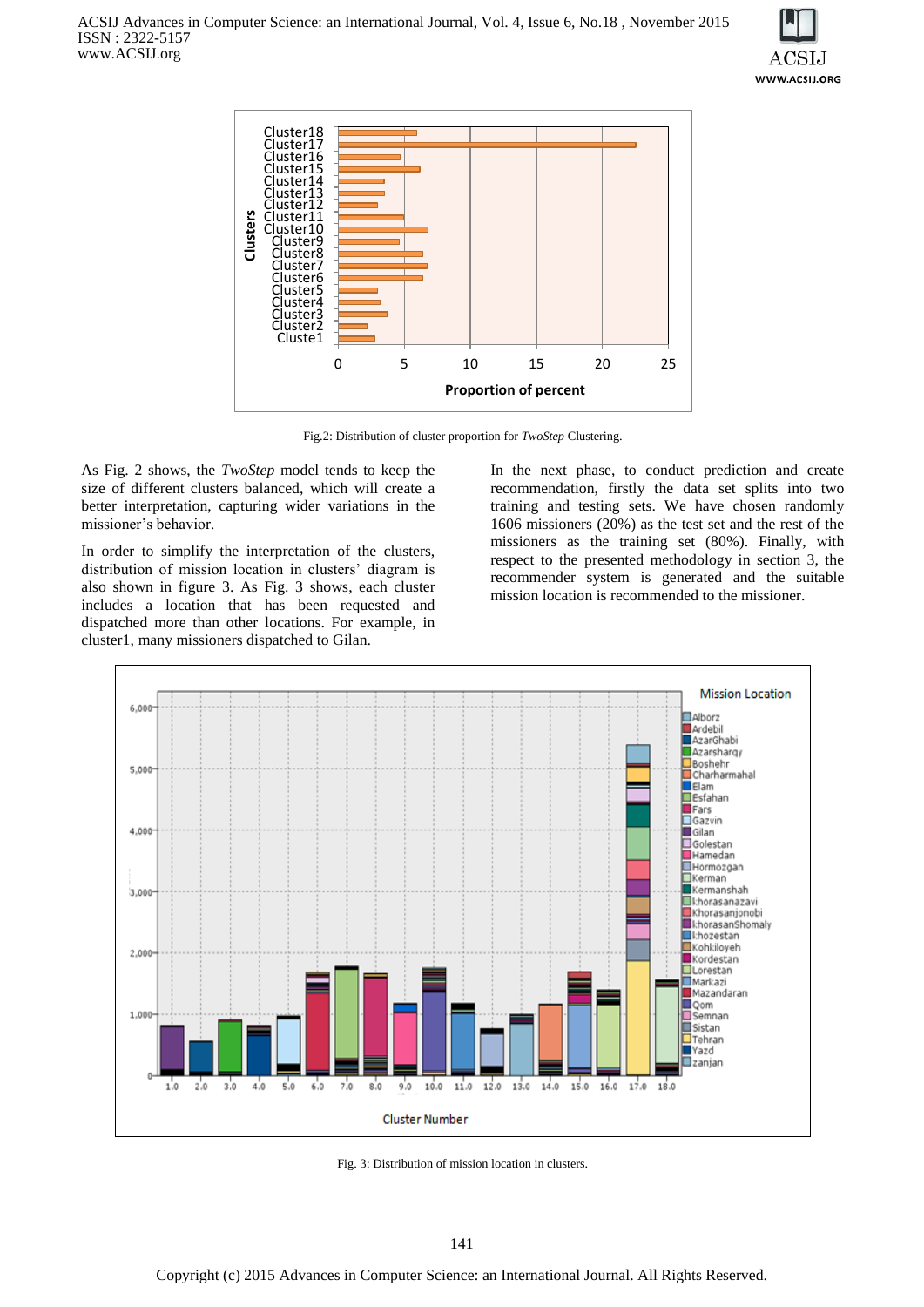

#### 5.3 Results Analysis

The size of neighborhood can have a significant impact on prediction quality; we built up our experiment by varying the neighborhood size from 5 to 30 and validating the predictions' efficiency by computing the MAE and RMSE metrics. Figure4 illustrates the sensitivity of the algorithms in relation to the different numbers of neighbors.



Fig. 4: Impact of neighborhood size on MAE and RMSE

As Fig. 4 shows, Pearson based and cosine based models show different types of sensitivity .In Pearson based model, as the neighborhood's size is increased the error decreases (prediction quality increases) and when this value reaches 30, the error will be minimized. Therefore, we can say that the optimal size of neighborhood is 30.

On the other hand, about cosine-based model, the prediction quality decreases by increasing the neighborhood size. Based on this observation, we select k=5 as optimal value for cosine based model.

Another important factor that affects the prediction quality is similarity measure. This study has used Pearson correlation and cosine similarity to find the similar users. For each similarity measure, we implemented the proposed algorithm to generate the prediction. Fig. 5 shows the results of the two different similarity measure on a given test set. Results shows that cosine similarity measure has better performance than

Pearson similarity. Therefore, we chose cosine similarity for the rest of our experiments.



Fig. 5: Impact of the similarity computation measure on cluster based CF

We also surveyed the quality of the produced recommendations by using recall, precision and Fmeasure measures. Figure 6 shows the quality of recommendations with respect to different recommended locations. Figure 6 clearly specifies that precision has a reverse relationship with the number of recommended locations. So, precision decreases by increasing the number of recommended locations. On the other hand, recall has a direct relationship with the number of recommended locations. Thus, recall is increased by increasing the number of recommended locations.



Fig. 6: Decision support measure comparison of mission location recommender system

Our purpose is to provide a ranked list of 3 recommendations. The results of observing recommendation evaluation metrics for 3 recommendations are shown in Table1. According to Table 1 we observed that considering the number of recommendations, precision metric has an acceptable rate. This means that most of the missioners can benefit from at least two of these three provided recommendations. Also high recall rate means that the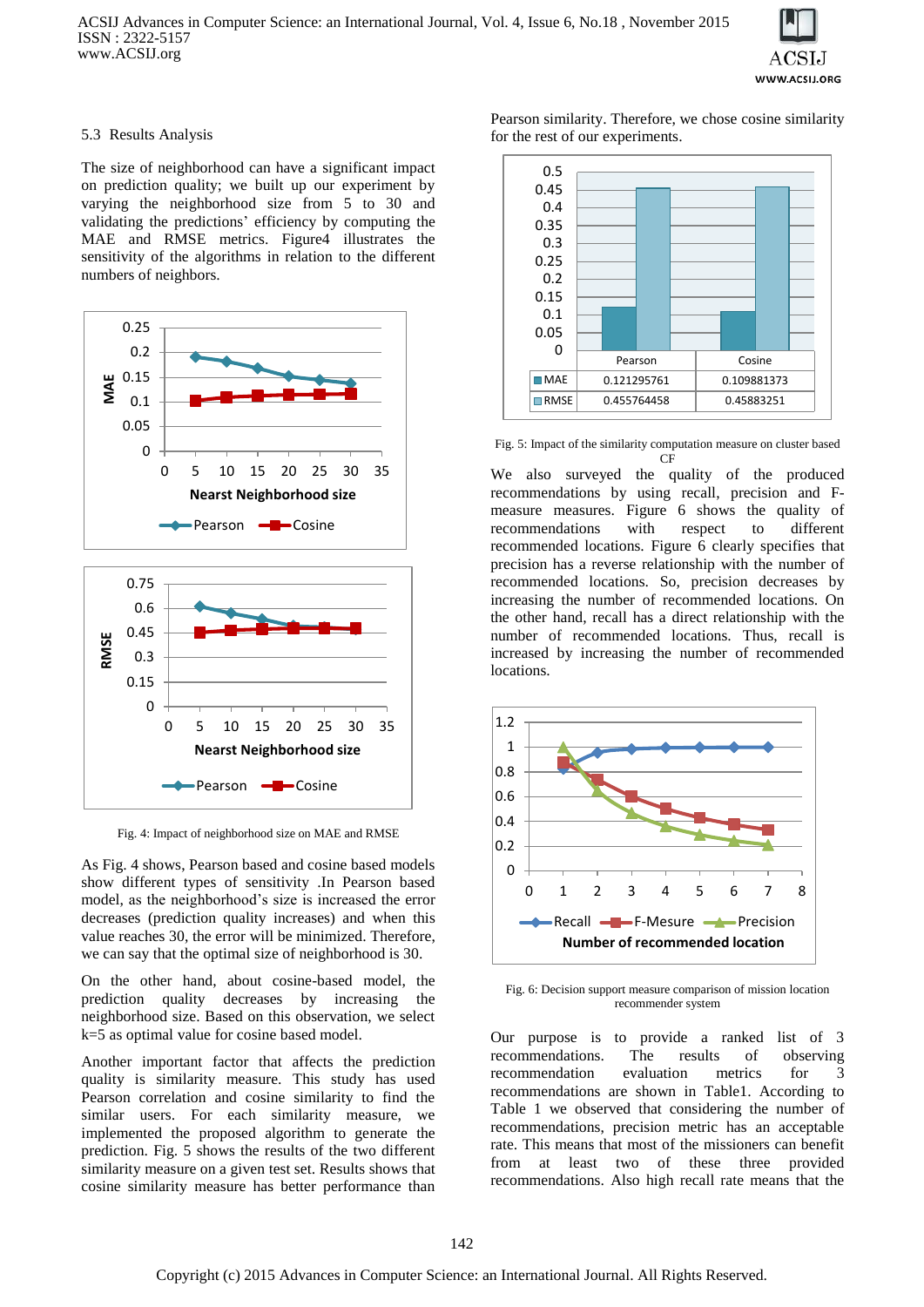

system is capable of recommending most of the locations that the missioner is interested in.

Table 1: Comparison of Recall, Precision, F-measure for 3 top recommendations.

| Precision (%) | Recall (%) | $F$ -Measure (%) |  |
|---------------|------------|------------------|--|
|               | 98.6       | <b>50.6</b>      |  |

Finally, to compare the performance of the proposed cluster-based recommendation algorithm with the performance achieved by user-based algorithm (memory based), we performed an experiment which calculated user-based recommendation algorithms with optimal neighborhood size of 50 and used cosine measure to compute similarity between users.

We also compared the proposed method with the clustering method which is a model based method. In clustering method three locations which have the highest scores among that cluster's members are recommended to that cluster's users.

 These results are shown in Table 2. We observe that cluster based CF outperforms user based CF by the tradeoff made between Recall, Precision and F-Measure.

Although recall in the model based method is better than cluster based CF, but as it is shown in Table 2, this method operates poorly according to precision and Fmeasure.

Altogether, as expected, we found that cluster based CF performs better than memory based and model based techniques.

| Evaluation metric<br>Method | Recall<br>(%) | Precision<br>(%) | $F -$<br>Measure<br>$\%$ |
|-----------------------------|---------------|------------------|--------------------------|
| Memory Based (User          |               | 45.4             | 59                       |
| Based CF)                   |               |                  |                          |
| Model Based (Clustering)    | 100           | 4.9              | 9.2                      |
| (hybrid) Cluster Based CF   | 98            | 47 1             |                          |

Table 2: results of comparing the performance of different algorithms.

## **6. CONCLUSION AND FUTURE WORK**

This paper proposes an intelligent system that can help both the missioners in selection of the suited mission location, and the dispatching manager in allocating locations to missioner and improvement of dispatching programs. This study suggests recommender systems as the suitable solution for the mentioned goals.

As collaborative filtering is a common and successful method, this paper has also used this method to recommend location to missioners. By increase in the number of missioners traditional collaborative filtering will not be able to solve the scalability problem. Therefore, we have used cluster based CF. Our experimental results proved suitable performance of this approach. We also showed that cluster based CF is more

accurate and scalable than user based CF and clustering technique.

In future, we plan to use user profile's data to overcome the new user problem. Additionally, we plan to engage content-based algorithm which takes into account the content of location, to improve the quality of further recommendations.

## **Acknowledgments**

The authors would like to thank Mr. Saadatmand for providing the experimental data and helping with data realization.

# **Reference**

- [1] A. Kohrs, and B. Merialdo, "Clustering for Collaborative Filtering Applications". In Proceedings of CIMCA'99. IOS Press*,*  (1999).
- [2] A.M. Rashid, S.K. Lam, G. Karypis, and J. Riedl, "ClustKNN: A Highly Scalable Hybrid Model- & Memory-Based CF Algorithm". WEBKDD, (2006).
- [3] B. M. Sarwar, G. Karypis, J. Konstan, and J. Riedl, "Recommender Systems for Large-scale E-Commerce: Scalable Neighborhood Formation Using Clustering", the Fifth International Conference on Computer and Information Technology (ICCIT), (2002).
- [4] D. Bridge, and J. Kelleher, "Experiments in sparsity reduction: Using clustering in collaborative recommenders", in Procs. Of the Thirteenth Irish Conference on Artificial Intelligence and Cognitive Science, (2002), pp. 144–149.
- [5] D. M. Pennock, E. Horvitz, S. Lawrence, C. L. Giles, "Collaborative Filtering by Personality Diagnosis: A Hybrid Memory- and Model-Based Approach", in Proceedings of the Sixteenth Conference on Uncertainty in Artificial Intelligence (UAI), (2000).
- [6] E. Vozalis, and K. G. Margaritis, "Analysis of Recommender Systems' Algorithms", In The Sixth Hellenic European Conference on Computer Mathematics and its Applications (HERCMA 2003), (2003).
- [7] G. Adomavicius and A Tuzhilin, "Toward the next generation of recommender systems: A survey of the state-of-the-art and possible extensions", IEEE Trans. Knowl. Data Eng, (2005), Vol.17, No. 6, pp. 734-749.
- [8] G. Xue, C. Lin, and Q. Yang, "Scalable collaborative filtering using cluster-based smoothing". In Proceedings of the ACM SIGIR Conference, (2005), pp.114-121.
- [9] H. Jon, A. K. Joseph, R. John, "An Empirical Analysis of Design Choices in Neighborhood-Based Collaborative Filtering Algorithms", (2002) Information Retrieval*,* Vol. 5, pp. 287-310.
- [10] J. Herlocker, J. L. Konstan, G. Tervin and J. Riedl, "Evaluating collaborative filtering recommender systems". ACM Transactions on Information Systems, (2004), Vol. 22, No.1, pp. 5-53.
- [11] J. Kelleher and D. Bridge, "Rectree centroid: An accurate, calable collaborative recommender". In Procs. Of the Fourteenth Irish Conference on Artificial Intelligence and Cognitive Science, (2003), pp. 89–94.
- [12] M. C. Pham, Y. Cao, R. Klamma, M. Jarke, "A Clustering Approach for Collaborative Filtering Recommendation Using Social Network Analysis", Journal of Universal Computer Science, (2011) , Vol. 17, No.4, pp. 583-604.